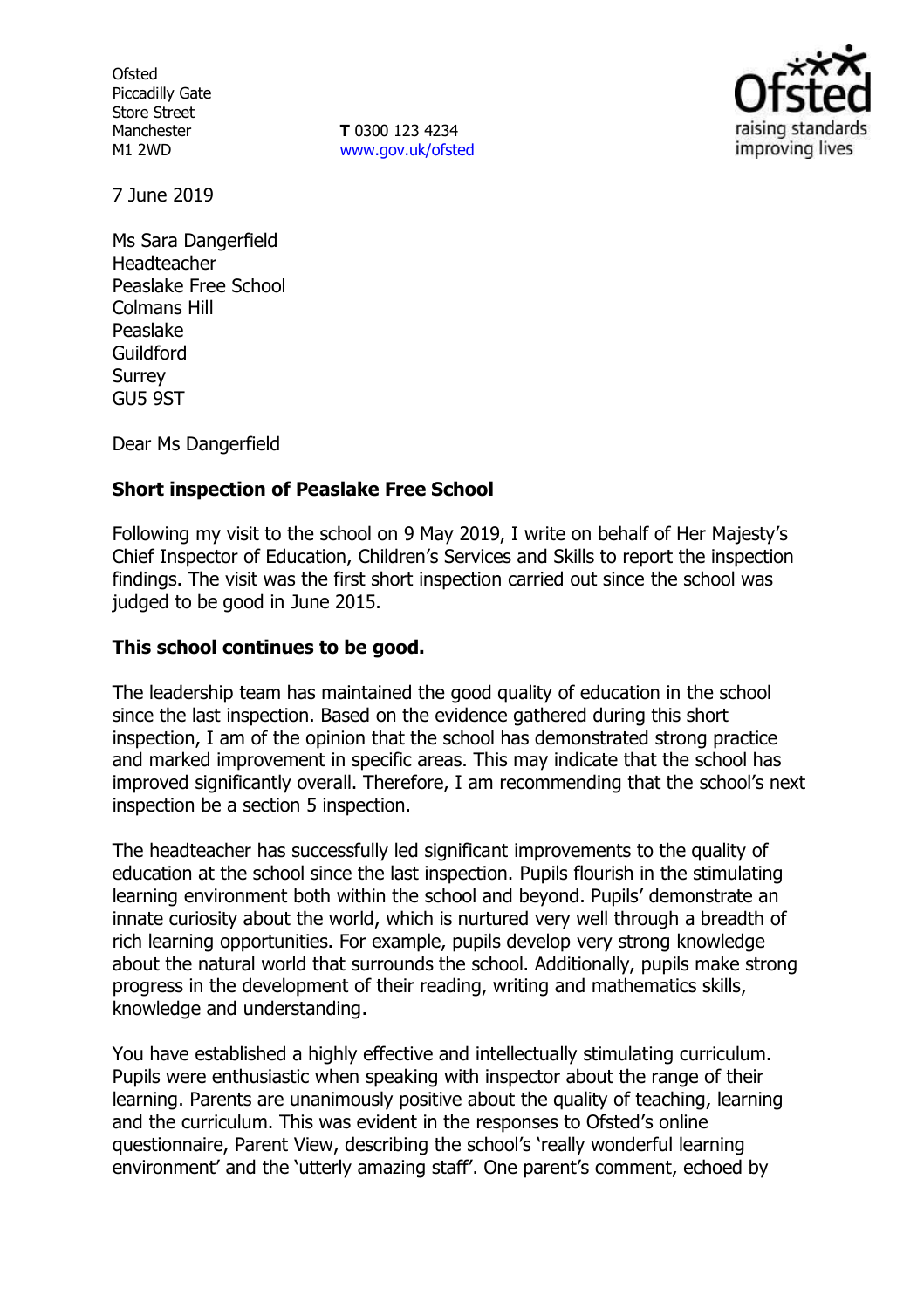

many others, stated, 'The level of education and the new experiences… are the best I have ever known'.

Governance is very strong at Peaslake Free School. Governors bring a range of helpful expertise to their roles, enabling them to provide both challenge and support effectively and in equal measure. Through visits to the school, meetings with staff and discussions with pupils, governors gather pertinent information to hold leaders to account and celebrate the achievements of the school.

Pupils behave exceptionally well both in class and beyond. They are attentive, conscientious and intellectually curious. Through the curriculum, for example, pupils develop empathy for others by exploring the feelings of characters in stories. Pupils are kind and support each other in their learning.

You correctly identify reading and writing as a strength in the school. Across all year groups, pupils read and write very well. Consequently in 2018, pupils attained significantly above the national average in reading and writing. Pupils' enjoyment of reading is replicated in the creation of their own books which demonstrate excellent understanding of the structure and language employed in books.

Where improvement is required, you and your leadership team take swift and wellinformed action. The previous inspection report noted the importance of improving the achievements of pupils, particularly the most able pupils. Consequently, your focus on improving pupils' achievements in mathematics resulted in attainment that was above the national average at both the expected and higher standard in 2018. Additionally, you took swift action to increase the proportion of pupils who met the expected standard in the phonics screening check at the end of Year 1. You remain ambitious to achieve further improvement, for example by developing opportunities within the curriculum to extend pupils' subject-specific vocabulary.

### **Safeguarding is effective.**

Leaders, including governors, are diligent in ensuring that pupils are both physically and emotionally safe. The leadership team has ensured that all safeguarding arrangements are fit for purpose. Risk assessments are carefully considered to ensure that pupils are kept safe both in school and beyond. Staff have up-to-date safeguarding training, enabling them to act swiftly and appropriately on any safeguarding concerns. Leaders' checks on the suitability of staff to work with children are recorded appropriately and securely. The designated safeguarding leads have established a very strong culture of safeguarding at the school. Pupils spoke positively about how staff care for their well-being. Responding to Ofsted's online survey, parents unanimously agreed that children are safe at the school.

Through the curriculum, pupils learn about the potential dangers of the internet and how to keep safe online. Leaders have established a curriculum that promotes physical and emotional well-being. Pupils have a breadth of opportunities to keep physically active through specialist physical education and outdoor activity. Pupils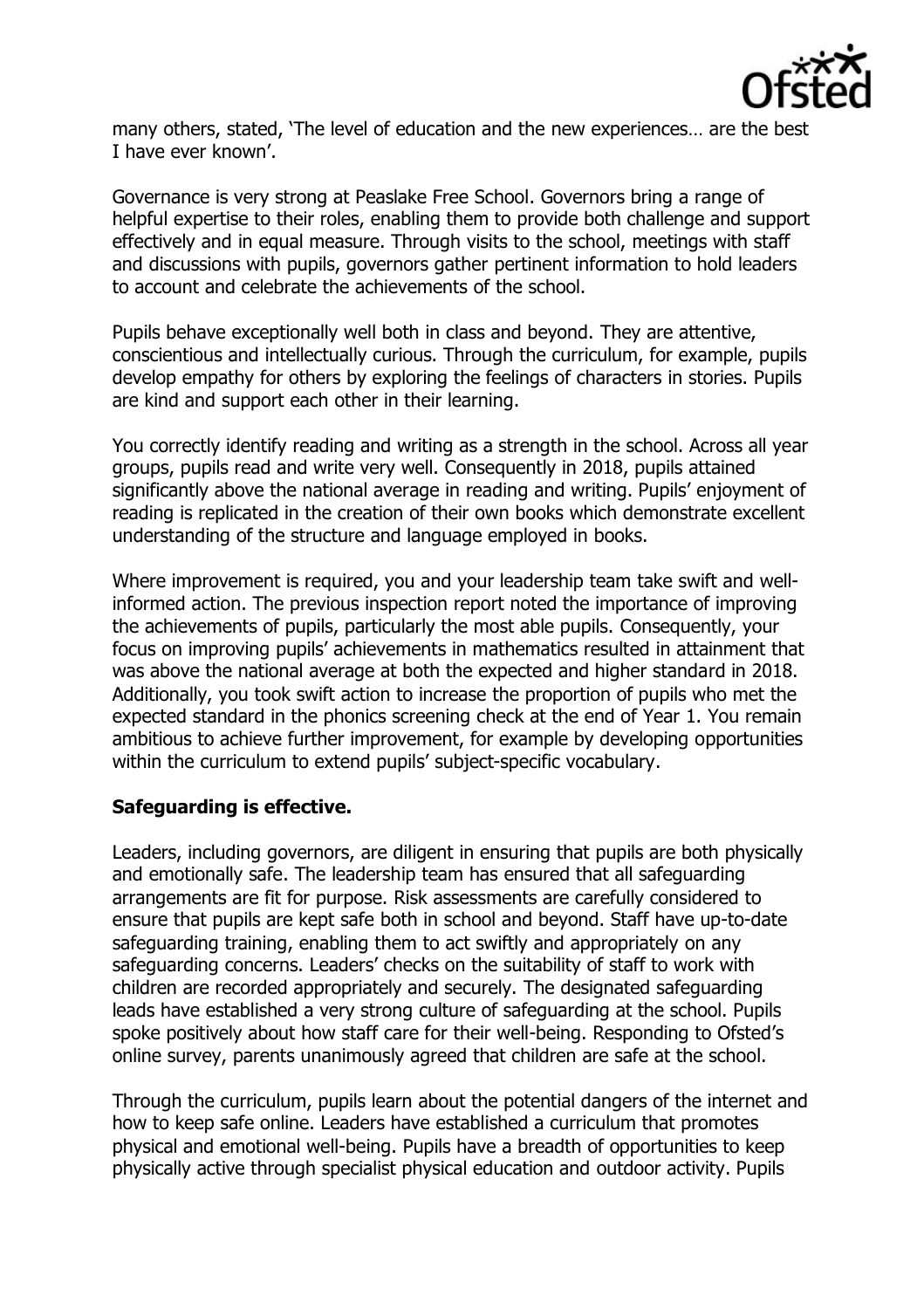

also develop strong social skills through the curriculum. As a result, pupils at Peaslake Free School are successful, confident and happy learners.

# **Inspection findings**

- This inspection's first line of enquiry focused on how well leaders ensure that the most able pupils consistently achieve at greater depth across the curriculum. Leaders have successfully established relevant, highly-targeted challenge throughout the curriculum. Through the provision of a well-structured curriculum, pupils develop strong skills, knowledge and understanding complemented by a breadth of opportunities to extend their learning appropriately. For example, I observed Year 2 pupils independently sourcing information about insightful questions that they had posed about the sky from books and the internet. Pupils synthesised this information and wrote extensive and impressively articulated information texts as a result.
- Teachers successfully engage pupils in their learning, motivating their success. For example, after exploring a scientific understanding of natural changes, pupils were eager to show me the changes in ferns as they grow, creatures that live beneath the bark of dead trees and the life cycle of cow parsley. The most able pupils successfully draw on such prior knowledge to articulate a more complex understanding of the world.
- Additionally, the most able pupils of all year groups develop very strong reasoning skills by evaluating the methods that they have selected to solve mathematical problems. Pupils also write at length, using language and sentence structures effectively. As a result, the most able pupils make rapid progress across the curriculum.
- The second key line of enquiry focused on how well leaders have established a broad and balanced curriculum that both engages pupils and deepens pupils' skills, knowledge and understanding. In music, for example, specialist teaching helps pupils to develop strong musical skills. I observed pupils developing an impressive understanding of how to sing accurately alongside rhythmic musical patterns.
- Alongside the well-constructed curriculum, leaders have developed an effective assessment system that enables them to evaluate effectively its impact on pupils' learning. As a result, pupils receive helpful feedback in line with the school's feedback policy. As a result, pupils extend their knowledge and understanding of a breadth of subjects successfully.
- Through well-planned sequences of lessons, pupils deepen their knowledge about a range of subjects. For example, pupils in Year 1 and Year 2 visited a synagogue to enrich their understanding of Judaism. Consequently, pupils wrote informed descriptions of Jewish religious practices. Through their learning in and about the natural world, pupils have excellent opportunities to explore their scientific, mathematical, linguistic, musical and artistic knowledge, skills and understanding. For example, I observed pupils creating sculptures using natural materials drawing on their knowledge of the artist, Andy Goldsworthy. I also observed children in Reception creating birds' nests for robins and blue tits using their